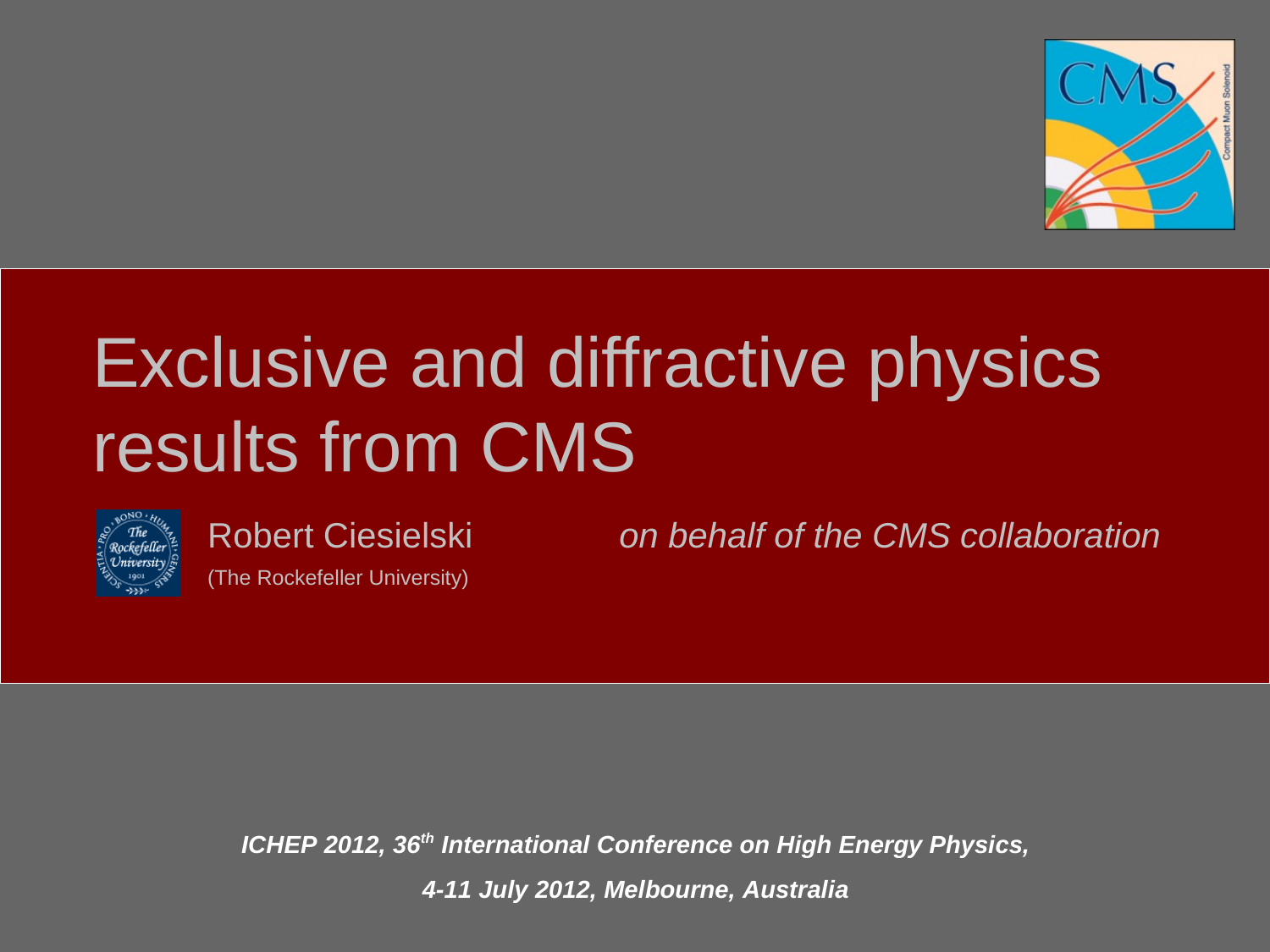### **Outline**



- Observation of inclusive (soft) diffraction at 0.9, 2.36 and 7 TeV *CMS PAS FWD-10-001, FWD-10-07*
- ● **Hard diffraction**
	- Diffractive dijets (new) *CMS PAS FWD-10-004*
	- Energy flow and rapidity gaps at hard scale (W/Z events) *Eur.Phys.J.C (2012) 72:1839*
- ● **Exclusive processes**
	- $\rightarrow y\gamma \rightarrow \mu\mu$  production *JHEP 01:052,2012*

 $\bullet$   $\gamma\gamma \rightarrow ee$  and search for central exclusive  $\gamma\gamma$  production (new) *CMS PAS FWD-11-004*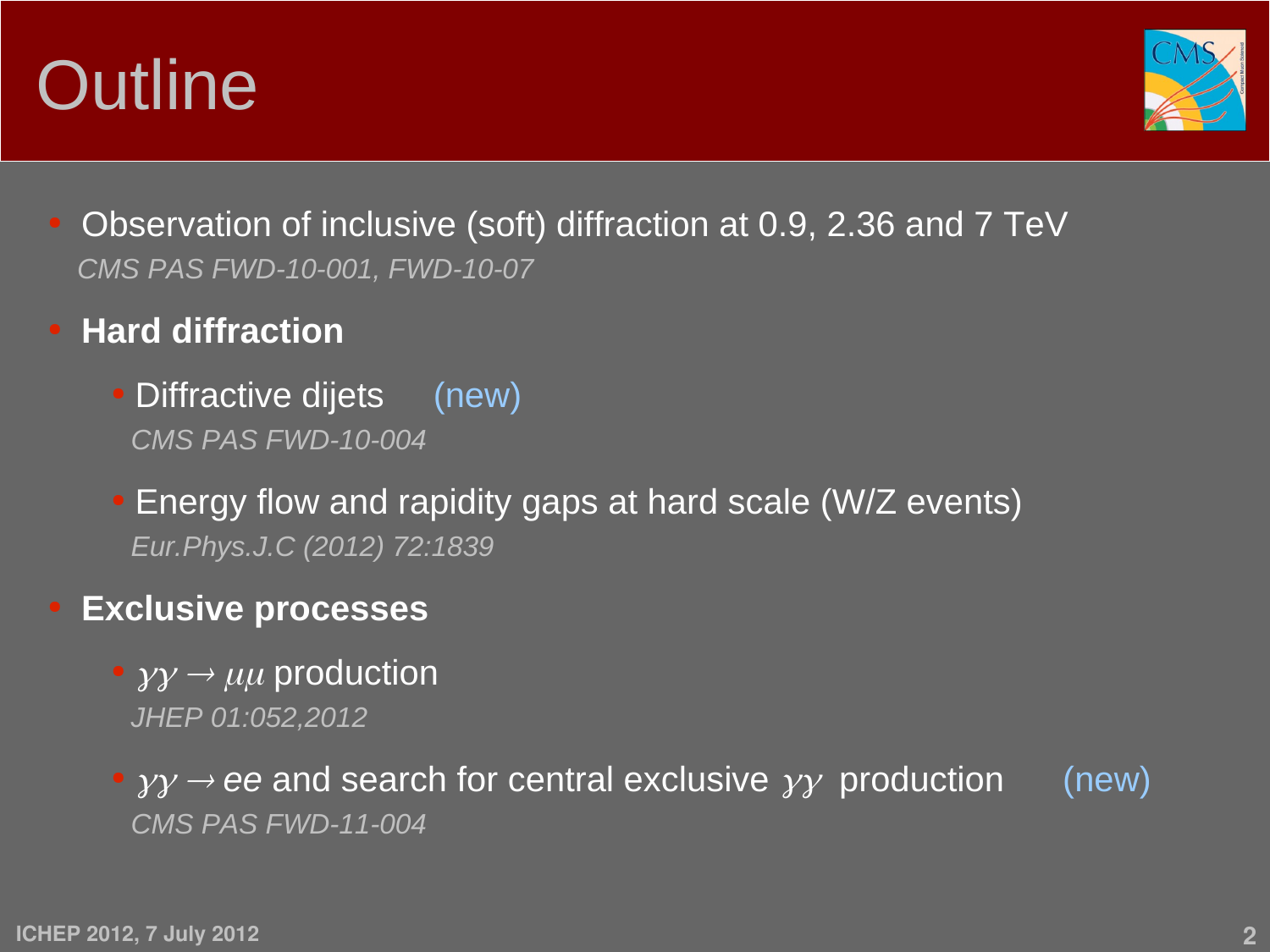### CMS detector





**ICHEP 2012, 7 July 2012 3**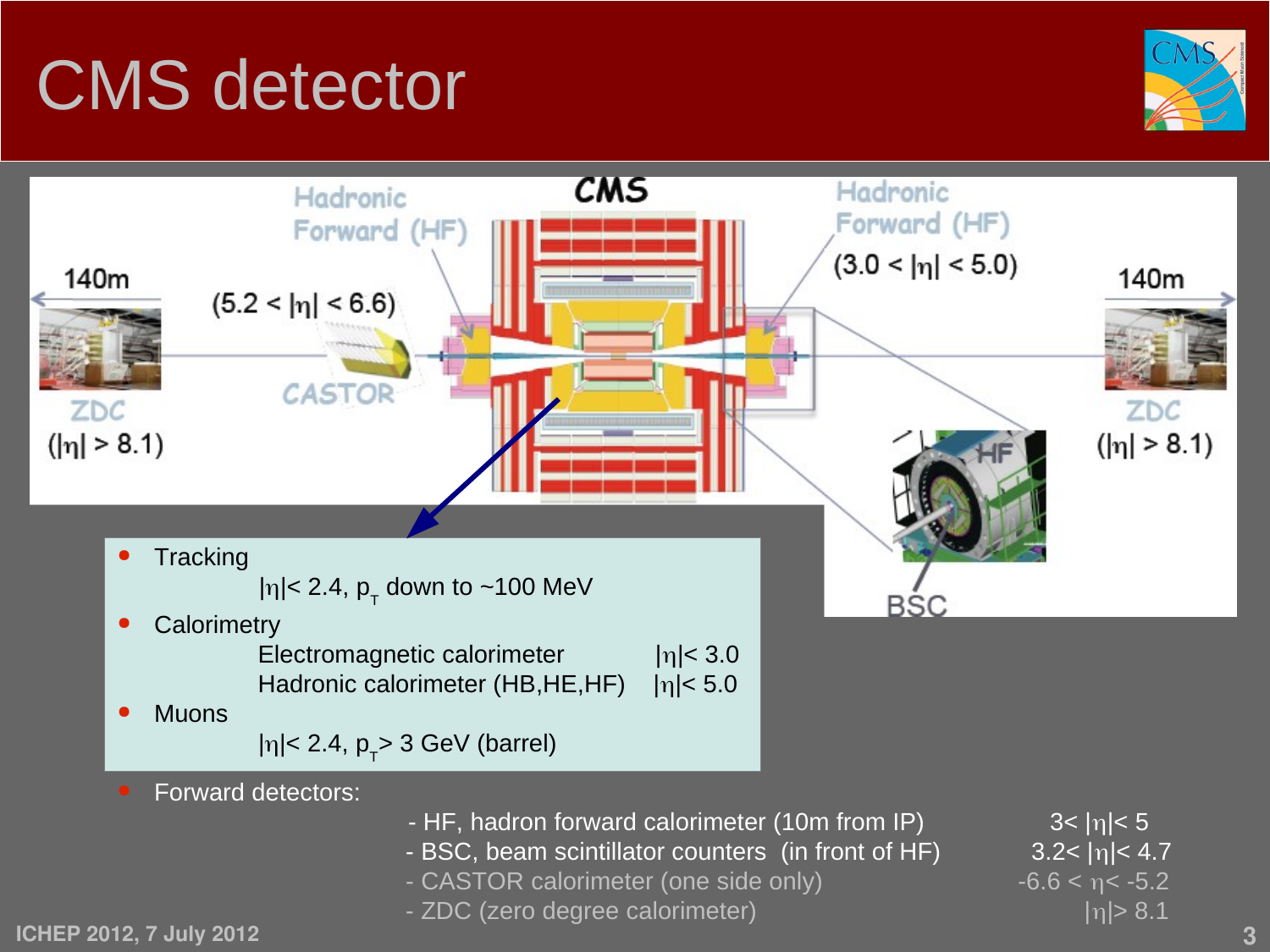### Observation of soft diffraction





**ICHEP 2012, 7 July 2012 4** *CMS PAS FWD-10-001, FWD-10-07*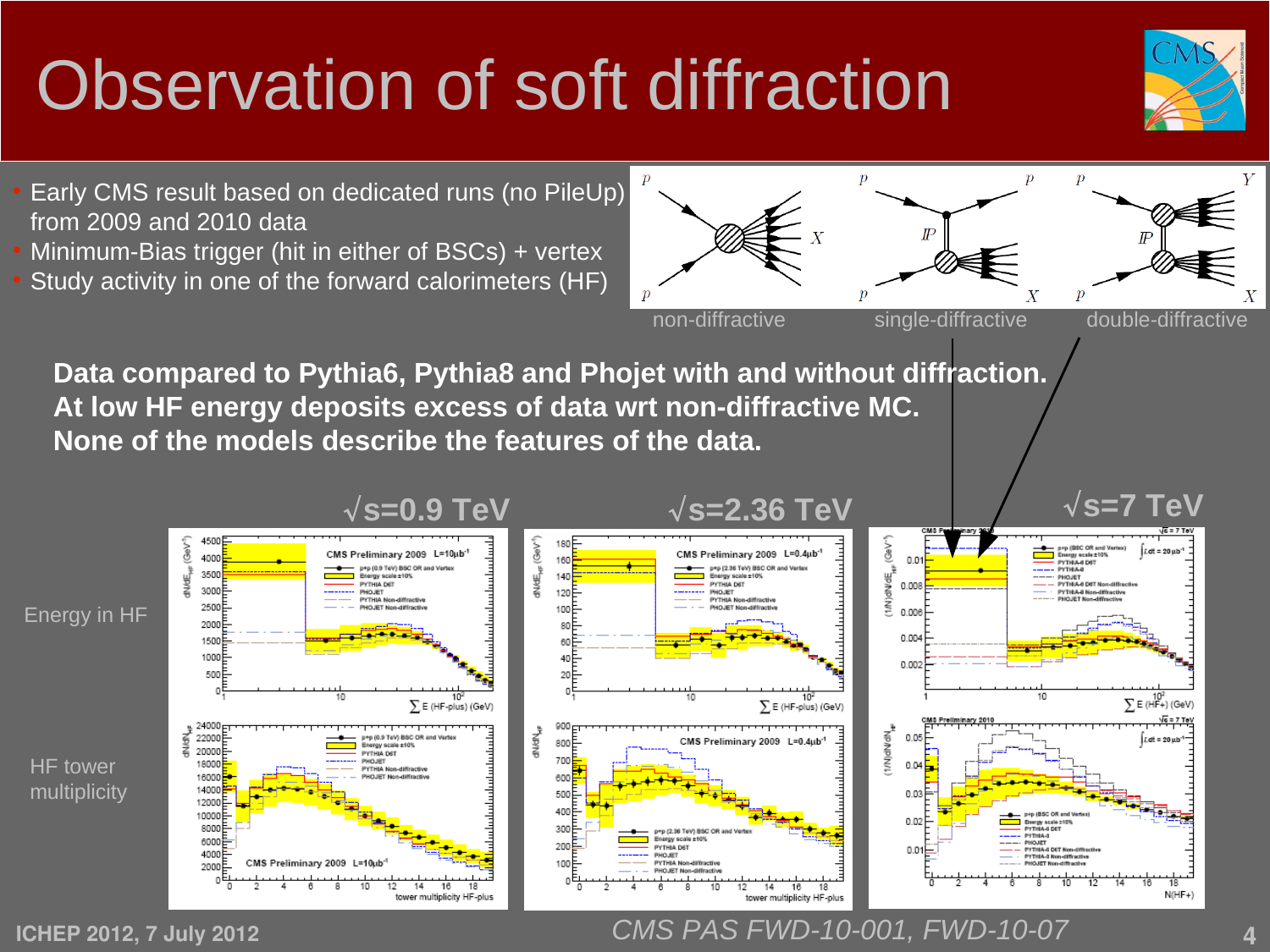**ηmin> -3**

**-**

**ICHEP 2012, 7 July 2012** 

IP

### Diffractive dijets

**Measure hard diffractive process and compare to pQCD-based theory predictions (gap-survival probability at 7 TeV).**

- Analysis based on 2010 data (2.7  $nb^{-1}$ ) with negligible PileUp
- Single- jet trigger, anti-kt 0.5, vertex.

**+**

- At least 2 jets with  $p_{T}$ >20 GeV and  $|\eta|$ <4.4
- Based on Particle Flow objects (tracking+calorimetry)

**Large Rapidity Gap (LRG): require most forward (or backward) PF object in the event to satisfy** η **max < 3 (or ηmin> -3).**

Corresponds to no individual energy deposit above 4 GeV in HF+ (or HF-). Rapidity gap of 1.9 units.

> **LRG data described by a combination of diffractive (POMPYT) and non-diffractive (PYTHIA6 Z2) samples**

relative fraction from the fit to the data



CMS preliminary,  $p+p$ ->jet jet,  $\sqrt{s}$ =7 TeV,  $|n|$ <4.4



*CMS PAS FWD-10-004*

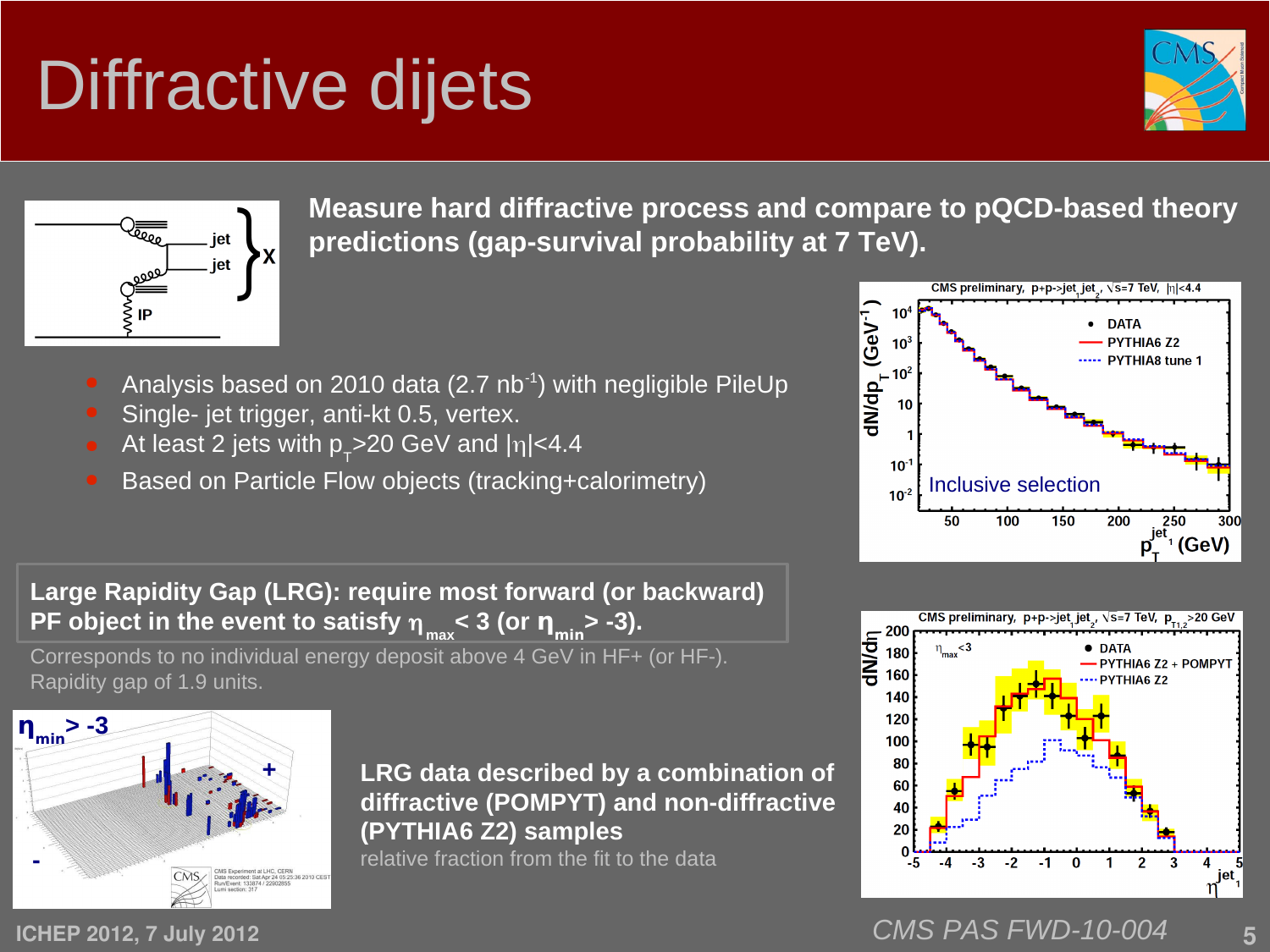### Di-jet cross section

**Inclusive di-jet cross section extracted in 3 bins of** ξ**.**

**For single-diffractive events** ξ **approximates proton fractional momentum loss.**

$$
\widetilde{\xi}^{\pm} = \frac{\sum (E' \pm p_z^i)}{\sqrt{s}} \simeq \frac{M_X^2}{s}
$$

ξ reconstructed from PF objects. ξ+ (ξ-) corresponds to the gap on positive (negative) side.

**Excess of events in low-**ξ **region wrt non-diffractive PYTHIA6 and PYTHIA8 MC.**

**POMPYT and POMWIG (LO) diffractive MCs and NLO calculations from POMWEG, using diffractive PDFs, are a factor ~5 above the data in the lowest-**ξ **bin.**

Data/MC suppression factor is:  $0.21 \pm 0.07$  (LO MC)  $0.14 \pm 0.05$  (NLO MC). After proton-dissociation correction, the ratio can be interpreted in terms of rapidity-gap survival probability of  $0.12 \pm 0.05$  (LO MC) and  $0.08 \pm 0.04$  (NLO MC).

 $10^{-3}$  $\Delta \sigma_{ii} / \Delta \tilde{\xi}$  (µb)  $5.0 \pm 0.9$  (stat.)<sup>+1.5</sup> (syst.)  $0.002 < \tilde{\xi} < 0.0045$  $8.2 \pm 0.9$  (stat.)<sup>+2.3</sup>/syst.)

*CMS PAS FWD-10-004*

 $13.5 \pm 0.9$  (stat.)<sup>+4.7</sup>/syst.





CMS preliminary, p+p->jet jet ,  $\sqrt{s}$ =7 TeV,  $|n|$ <4.4, p\_ >20 GeV

 $\mathsf{d}\sigma_{\mathsf{j}\mathsf{j}}\mathsf{d}\tilde{\xi}$  (را $\mathsf{d}\mathsf{b}$ 

10

 $0.0045 < \tilde{\zeta} < 0.01$ 

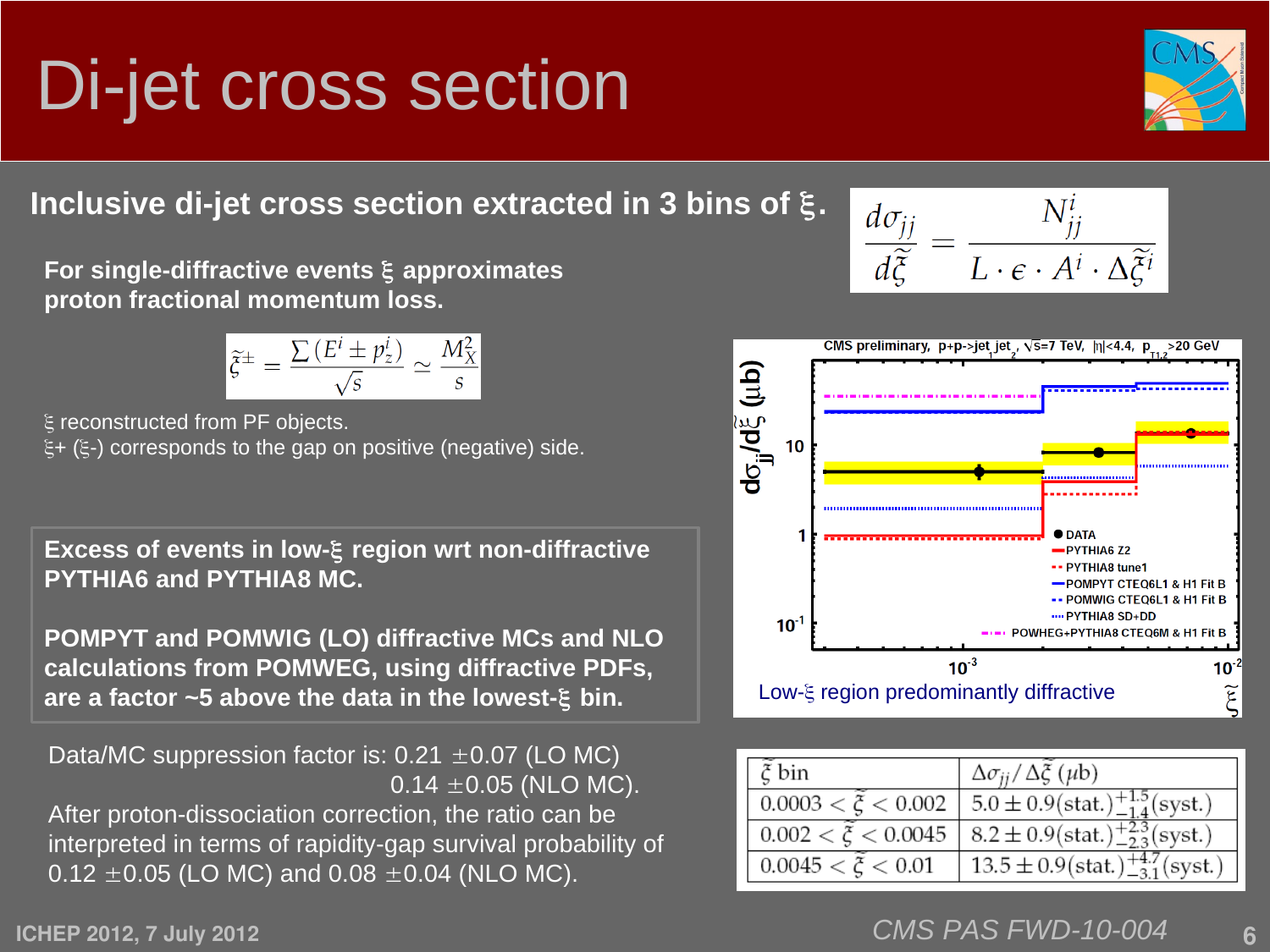# Forward energy flow and rapidity gaps with W/Z events



**Study of energy flow in the forward region. Diffractive component in W/Z sample.**

- Analysis based on full 2010 dataset  $(36 pb^{-1})$
- Only single-vertex events to suppress PileUp

Selection for leptonic W/Z decays follows inclusive cross section measurements<br>
iso. lepton with  $p_r$ >25 GeV and  $|n|$ <1.4,  $E_{T,miss}$ >30 GeV,  $m_r$ >60 GeV<br>
RG events: events with no individual energy deposit<br>
Nowe 4 GeV in iso. lepton with <code>p\_>25</code> GeV and <code>|</mark>η|<1.4,  $\mathsf{E}_{_{\rm T,miss}}$ >30 GeV, <code>m\_>60 GeV</code></code>

**LRG events: events with no individual energy deposit above 4 GeV in one of HF. Rapidity gap of 1.9 units.** 

Wide range of (non-diffractive) predictions, tune dependent:

- Excess of gap events compared to PYTHIA6 D6T

 - Deficit compared to PYTHIA6 Z2 and Pythia8. **Monte Carlo generators cannot describe the data.**

**Fraction of gap events:**  $W \rightarrow l v = 1.46 \pm 0.09$  (stat.)  $\pm$  0.38 (syst.) %  $Z \rightarrow \textit{l}$  = 1.60  $\pm$  0.25 (stat.)  $\pm$  0.42 (syst.) %

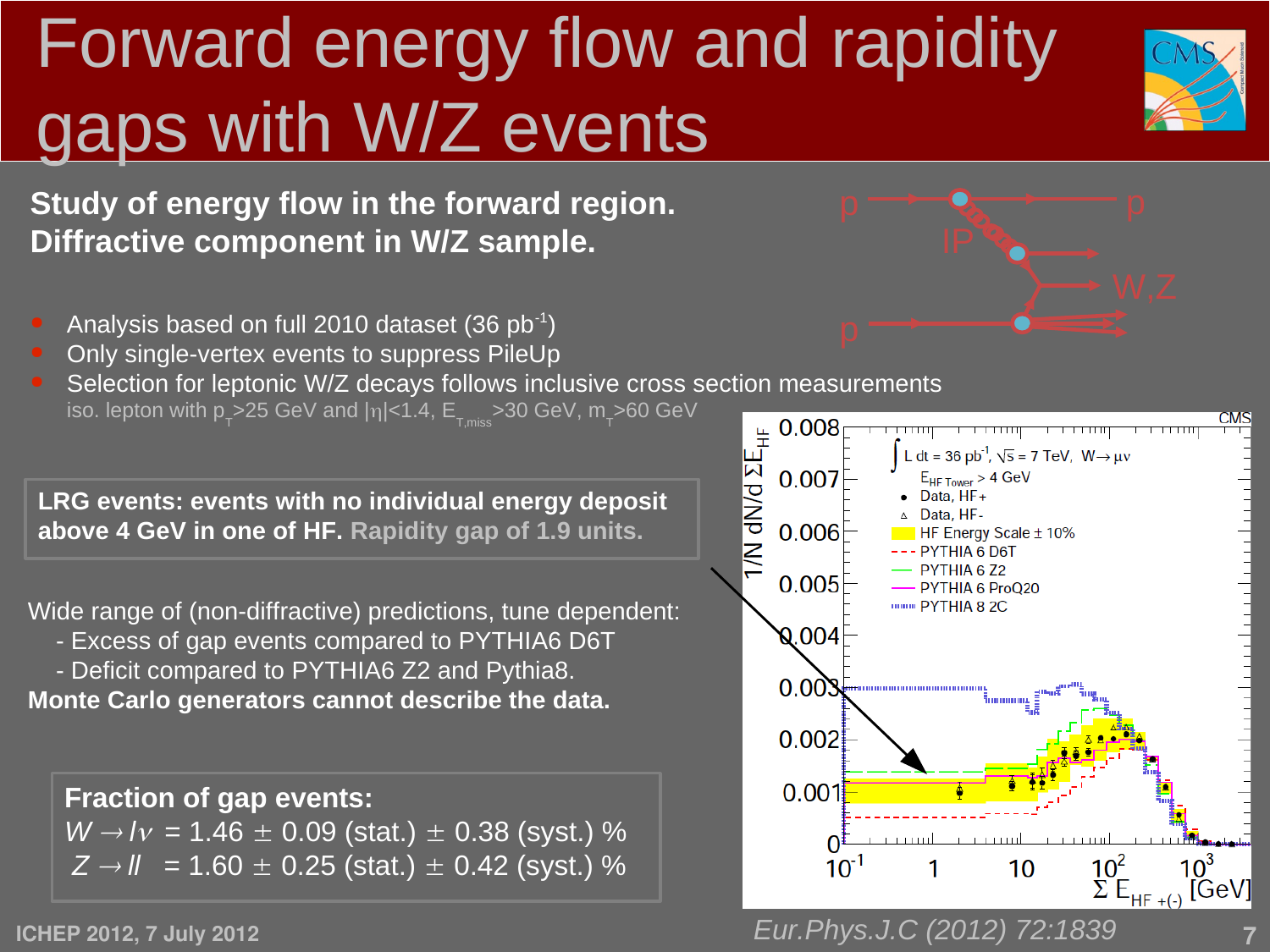# Forward energy flow and rapidity gaps with W/Z events



**Hemisphere correlation**

Signed pseudorapidity of lepton, $\eta_{\text{r}}$ :

 positive - if gap and lepton on the same side negative - if gap and lepton on the opposite side.

- **Large asymmetry in model including W/Z prodiction in single-dissociation diffraction (POMPYT)**
- **No significant asymmetry in non-diffractive PYTHIA W/Z samples, independent of the tune**

**Diffractive component in LRG W/Z sample:** from best with with PYTHIA (ND) and POMPYT (SD) MC

*f SD* = 50.0 ± 9.3 (stat.) ± 5.2 (syst.) %

#### **First evidence of diffractive W/Z production at LHC**

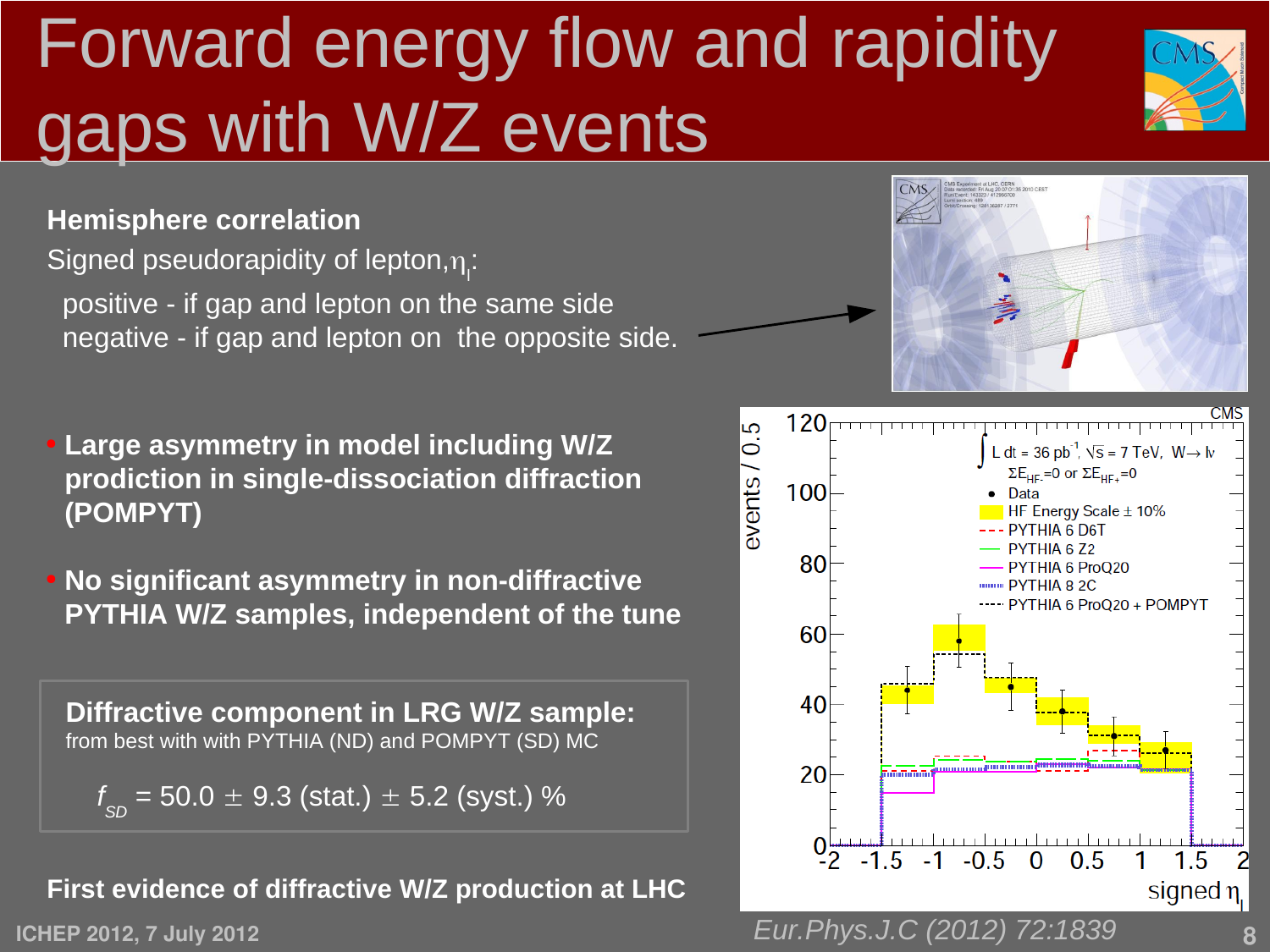## Exclusive  $\gamma \gamma \rightarrow \mu \mu$  production





- **QED process, accurate theory predictions: - Complementary luminosity calibration.**
- **Control sample for other exclusive processes theoretically less certain (exclusive** γγ **or Higgs production).**

Dominant background – proton dissociation (uncertainty in modelling of low mass dissociated system)

- Analysis based on full 2010 dataset (40  $pb^{-1}$ )
- Di-muon trigger + tracking information (calorimeters not used)
- Vertex with 2 tracks, no other track within 2mm (track veto)
- Kinematic cuts: muon  $p_{\tau}$ > 4 GeV,  $|\eta|$ < 2.1, m( $\mu\mu$ )> 11.5 GeV
- Back-to-back topology:  $\Delta \phi$  > 162 deg.,  $\Delta p_{\tau}$  < 1 GeV

### *JHEP 01:052,2012*

**Exclusivity defined by track veto retains efficiency with high PileUp! (~92% at PU=3)**

**Good agreement of kinematic distributions with LPAIR prediction**



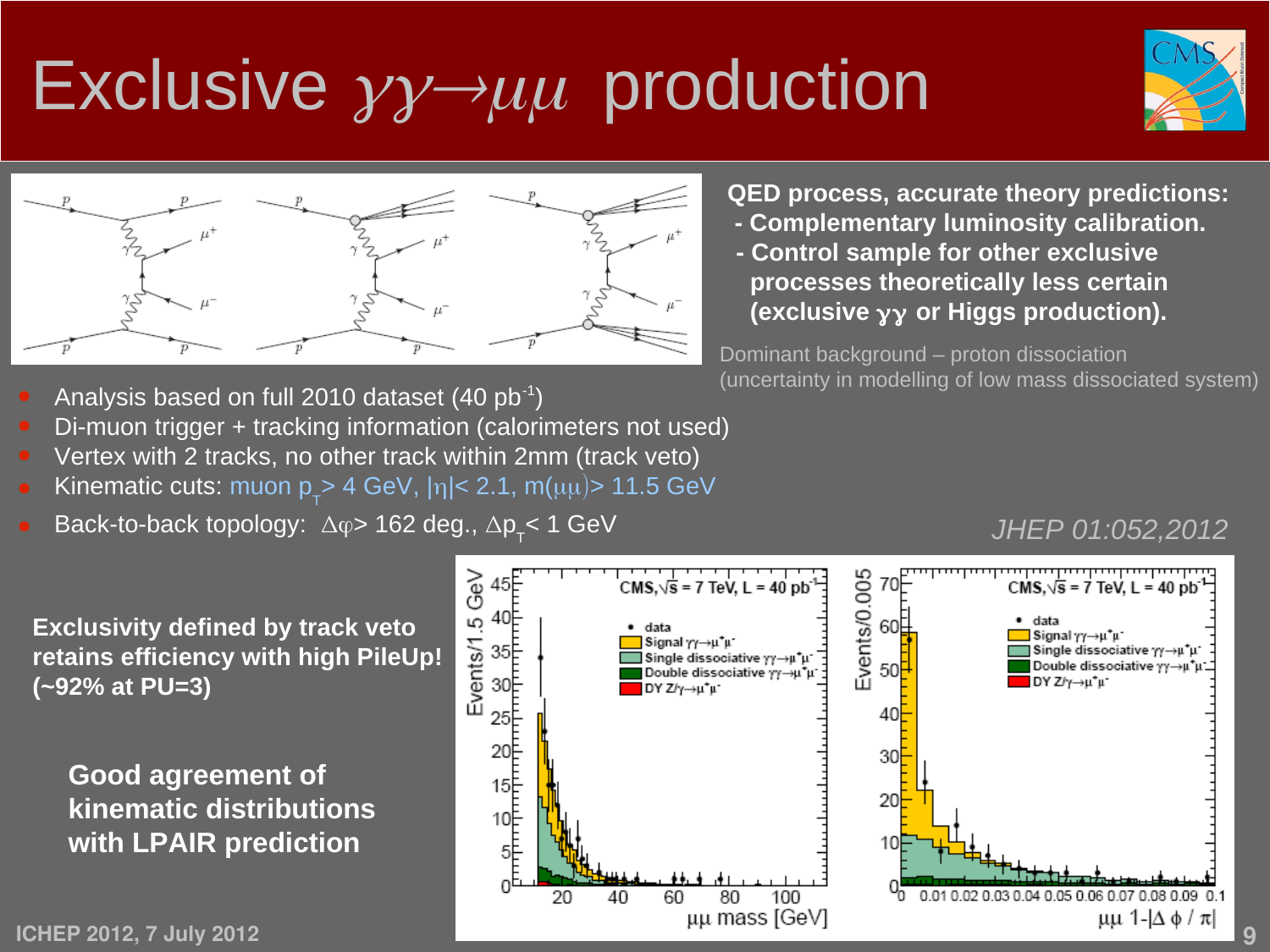### Exclusive  $\gamma \gamma \rightarrow \mu \mu$  cross section



### **Exclusive cross section and ratio to LPAIR prediction extracted from the fit to p<sub>τ</sub>(μμ) distribution.**

Free parameters of the fit: signal yield, single proton-dissociation yield and the correction to the shape of the proton-dissociaton sample (negligible).

Results of the fit:

 $\sigma$  = 3.38<sup>+0.58</sup> <sub>-0.55</sub> (stat.) ± 0.16 (syst.) ± 0.14 (lumi.) *pb ratio to MC =*  $0.83^{+0.14}$ <sub>-0.13</sub> (stat.)  $\pm 0.04$  (syst.)

#### **Consistent with expectations at ~ 1**σ.



**ICHEP 2012, 7 July 2012 10**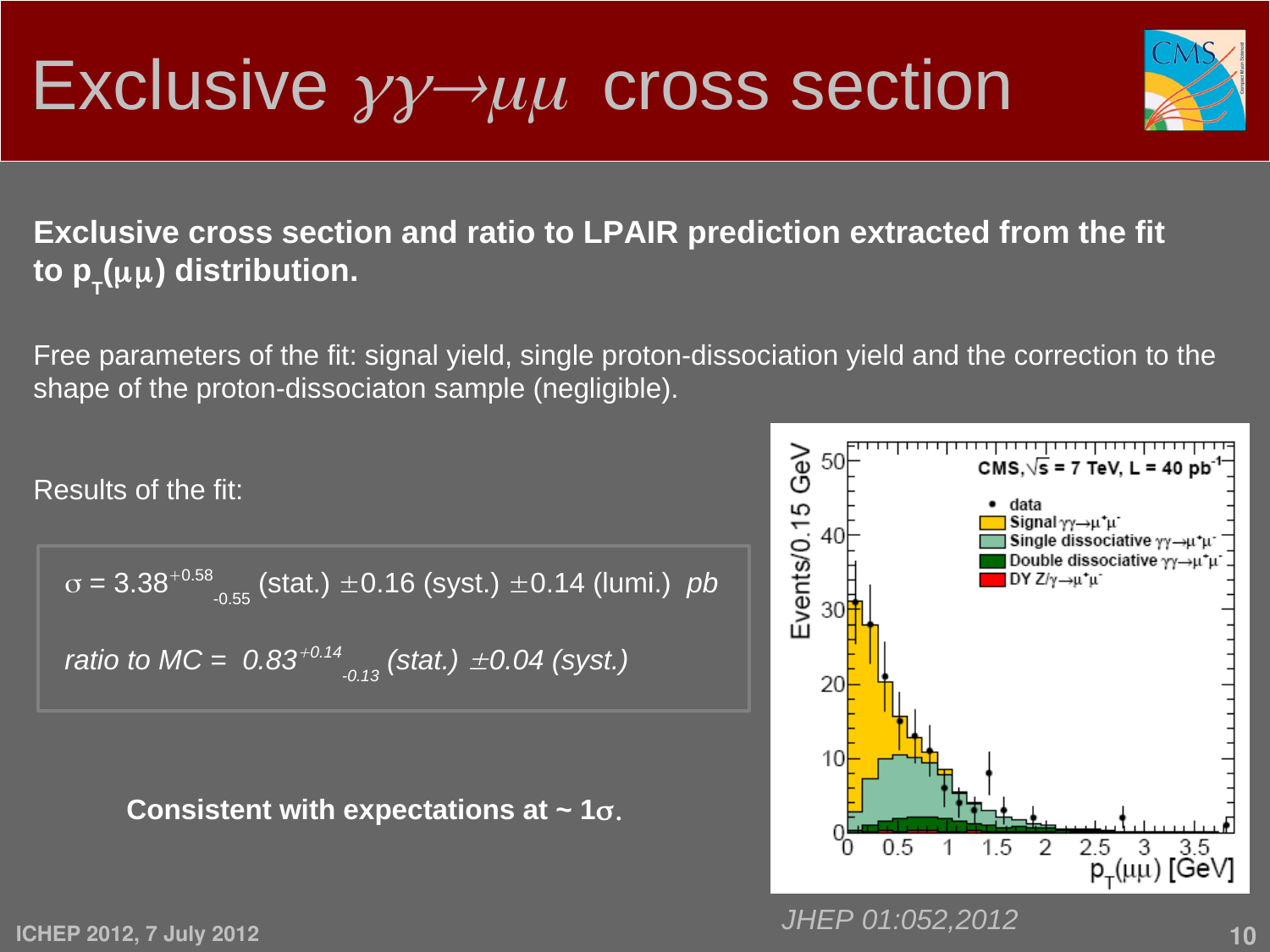# γγ→*ee* production and search for central exclusive γγ production



**Exclusive** *ee* production – QED process (similarly to  $\mu\mu$ ) **Exclusive** γγ **production – QCD process** 

Analysis based on full 2010 dataset (36  $pb^{-1}$ )

- 
- Trigger: two electromagnetic objects. Offline: two high-quality electrons or photons.
- Exclusivity criteria: no additional tracks, no additional energy deposit in calorimeters (eff.=0.145 $\pm$ 0.008)
- Kinematic cuts:  $E_{\gamma}$  > 5.5 GeV,  $|\eta|$  < 2.5
- Back-to-back topology:  $\Delta \varphi$  2.5 rad

### **Exclusive** *ee***:**

**17 candidates observed in data. Background expectations: 0.84**±**0.28 (stat.)**

**Predicted by LPAIR: 16.5**±**1.7 (theory)** ± **1.2 (stat.) (elastic and proton dissociation).**

**Very good agreement between data and LPAIR prediction.**



**ICHEP 2012, 7 July 2012**<br>**ICHEP 2012, 7 July 2012 Provides validation of experimental procedure for**  $γγ$  **search.**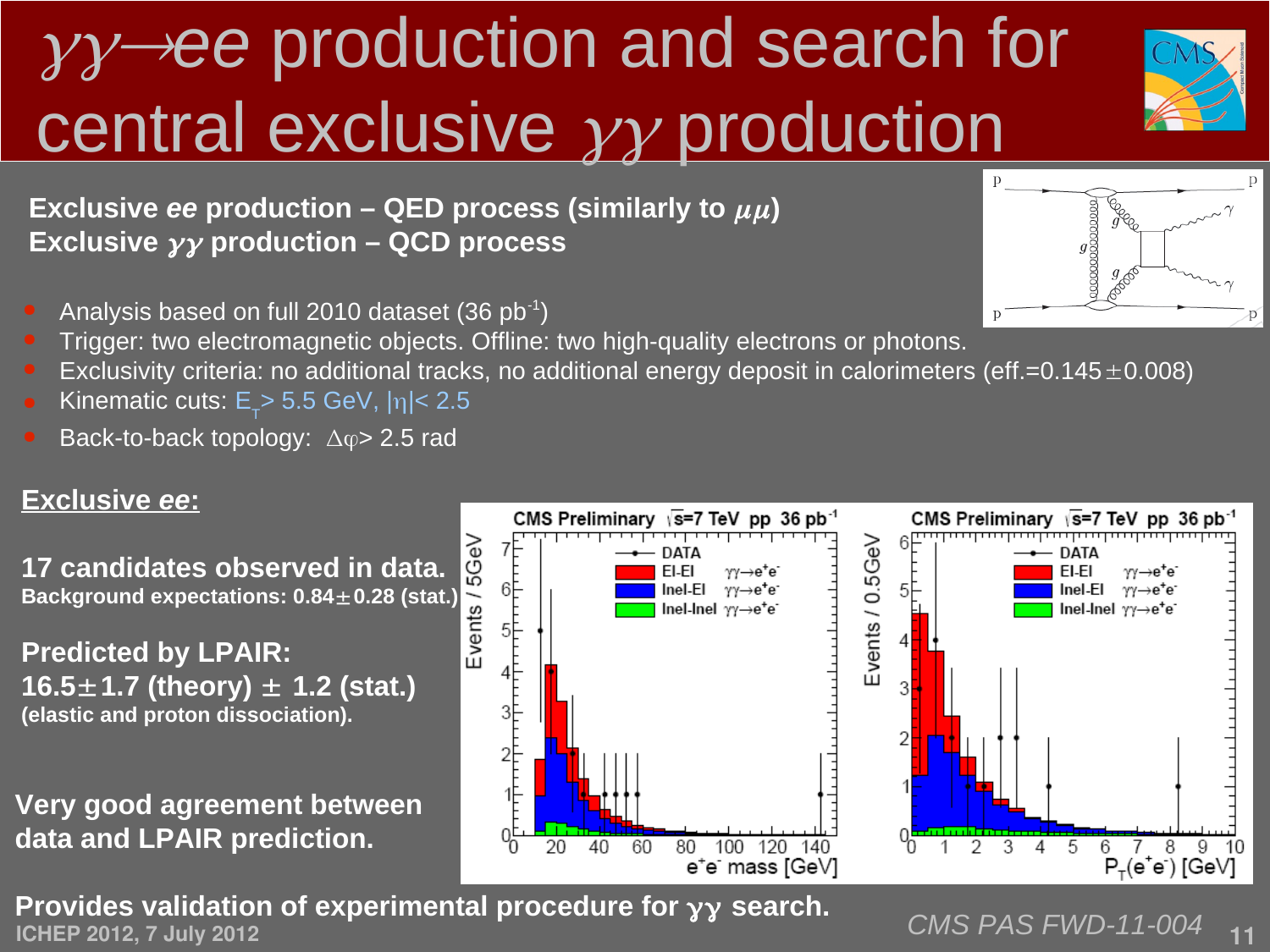## γγ→*ee* production and search for central exclusive  $\gamma\gamma$  production



### **Exclusive** γγ **production:**

**No events observed after all selections.**

**Upper limit on exclusive + proton dissociation production of** γγ **with E T > 5.5 GeV, |**η**|< 2.5:**

 $\sigma$  < 1.30 pb @95% CL

**Results compared to prediction of ExHume MC with several LO/NLO PDF sets.**

**Poor statistics to test NLO calculations.**

**Probability of seeing 0 events wrt. MSTW08-LO prediction is 23%.**